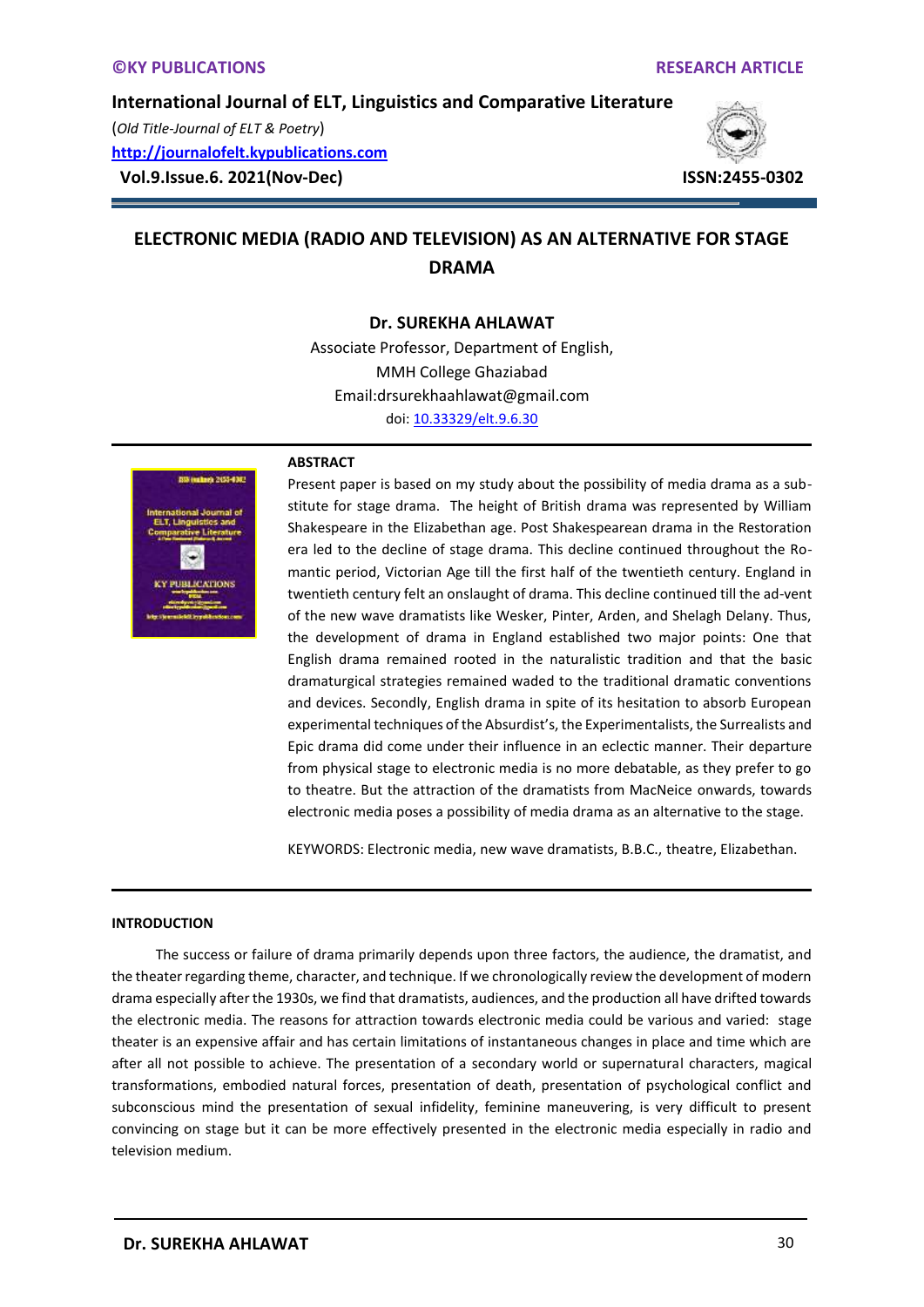(*Old Title-Journal of ELT & Poetry*) **[http://journalofelt.kypublications.com](http://journalofelt.kypublications.com/) Vol.9.Issue.6. 2021(Nov-Dec) ISSN:2455-0302**



Secondly, due to the dominating role of the production manager in theater, the dramatist depends much on his mercy for the successful presentation of his play. If a play does not click with the audience it means the dramatist has failed to deliver the goods, whereas quite often it is the production manager who is responsible.

The problem of training actors is yet another factor because the strain of training actors solely depends on the director. If the trained actor refuses to go to distant Places for acting or he dies while the Play is in production, it becomes very difficult for the dramatist to replace the trained actor. Moreover, star actors have been the dominant force in theater production.

Thirdly, the audience too in this age and time has become used to staying in their homes. The reasons for this could be several and varied environmental pollution, safety measures, increasing terrorism all around, traffic jams, and man's desire to find privacy in a highly competitive, materialistic, and mechanized society. People do not want to go out. The new audience, particularly, the working class, prefer media drama instead of stage drama.

To a large section of people, drama is not something presented only on the stage but for them, drama is heard coming out of a loudspeaker or seen flickering across a rectangular screen. British audiences in particular do not like hopeless and despairing views of life and younger media playwrights cater to public taste. For example, a lot of dark grey comedies on British TV, the commercial companies, and BBC are producing single plays and series like Forestay Saga which have appealed to the tastes of vast audiences. Moreover, media plays are more flexible, mobile, and appeal to vide powers of imaginative suggestion and economy of dramatic presentation.

During World War II, radio attracted a large section of talented people with diverse experience and knowledge; it became a great cultural force and a national theater and the focus of attention of thinking people of the day. Radio medium employed ex-servicemen, dramatists, and musicians of diverse talents and allowed them to exercise their talent and potential. The attraction of poets including Terence Tilter, Howard Newby, Joe Burroughs, R.D. Smith, Rene Cutforth, Louis MacNeice, Cleverdon, etc. occupied a prominent position in the B.B.C. University lecturers including W.R. Rodgers and Eric Ewens too were attracted to media drama.

Ian Rodger comments on the arrival of poets in electronic media-

"It was very lucky that so many carpenters, with their diverse interests and extravagant talents, were drawn into the business of composing radio programs in Britain in the immediate post-war period. Their observation with the technique of production, with the exact balance of music against words, with the devices of inters cutting scenes and of fading voices and effects, which was a vital preliminary to the later explosion of dramatic talent which utilized radio and created the second Elizabethan age in the history of British drama".

The other factors causing people to turn towards media drama are historical. From the historical standpoint the first production of Osborne's Look Back in Anger in 1956, the Education act of 1945. The emergence of electronic media-radio, T.V., and film and their availability as outlets for the Production and diffusion of drama, caused the onset of the "New Wave" drama. Britain's linkage with the mass media and advertising turned electronic media into cultural wastelands of the U.S.A. with the outbreak of World War II in 1939 due to the non-mobility of population, radio drama occupied 'the highest peak of popularity. E Albert observes that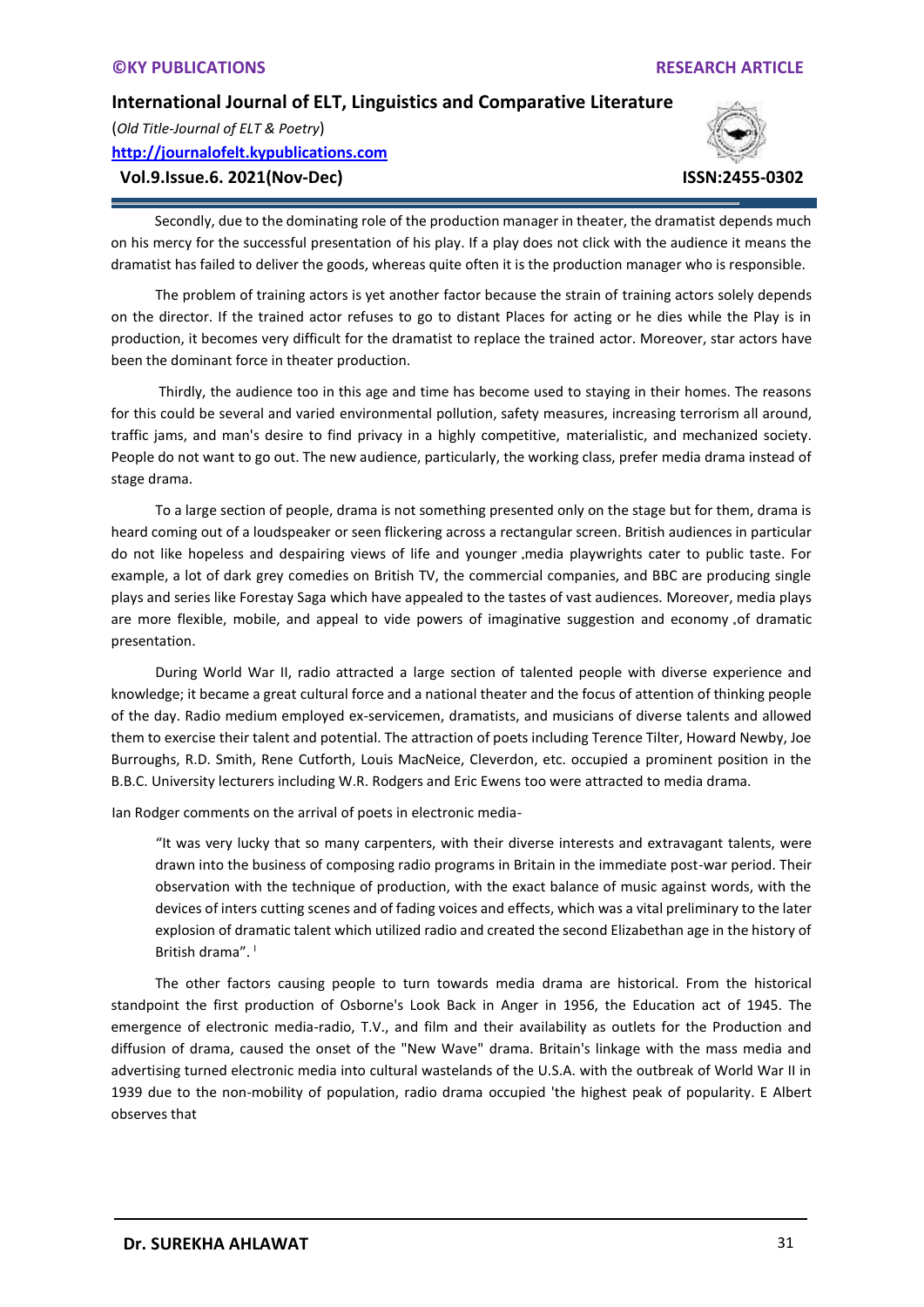(*Old Title-Journal of ELT & Poetry*) **[http://journalofelt.kypublications.com](http://journalofelt.kypublications.com/)**

#### **Vol.9.Issue.6. 2021(Nov-Dec) ISSN:2455-0302**



The revival of cinema constituted a new threat to the theatre-its precise effect on the order form is difficult to determine. Certainly, it has become the entertainment of the masses, though how far they would have patronized the theatre had the cinema never existed can never be determined.<sup>2</sup>

Considering the wider implication of media drama, Albert further says -

"Radio drama did much to interest a wider public in drama and thus helped the professional stage, and at the same time it offered the dramatists new opportunities".<sup>3</sup>

Tyron Guthrie who worked as a B.B.C. drama producer in Belfast from 1924-1926, recognized the potential of radio dramatic writing and wrote some radio plays to exploit the possibilities of the radio medium. In the preface to his volume containing his three radio Scripts, Guthrie Writes —

"The microphone play lacks the glamour and physical magnetism of the stage, but lacks also the too, solid flesh. Because its pictures are sole of the mind, they are less substantial but more real than the cardboard grottos, the Calico rosebuds, and dusty grandeur of the stage.... more real because the impression is partly created by the listener himself. From the author's clues, the listener collects his materials and embodies them in a picture of his creation. It is, therefore, an expression of his own experience whether physical or psychological- and therefore more real to him "<sup>4</sup>

Indicating refinements towards technical innovations in drama in all modes, G.B. Shaw made a valuable heterodox statement—

Drama is a method of rearranging the higgledy-piggledy happenings of actual life in such a way as to make them intelligible and thinkable. Its forms, processes and instruments, include the stage, the screen, the camera, the microphone, the actor; He adds that cinema is new only in the sense that "a new instrument added to the Orchestra or a new verse form is new".

#### RADIO AS A MEDIUM OF DRAMATIC PRESENTATION

In the age of electronic media T.V. and Radio drama still has strong appeal for millions of listeners. In radio medium economy of production is possible. A stage director cannot bring a real forest on stage, a real ocean, a real gelignite explosion, an airplane taking off on a runway. But a movie director can place actors in a real forest and photograph them in that locale. The stage director can provide them through slides, projections, or films.

Martin Esslin, who has directed drama for B.B.C. radio as well

"as for the stage, and who has written stage plays, film scripts, T.V. plays, and radio plays-echoes G. B. Shaw, "While mechanically reproduced drama differs from stage drama "in some of its techniques", it is also fundamentally drama and obeys the same basic principles of the psychology of perception and understanding from which all the techniques of dramatic communication device <sup>6</sup>

It is relevant to establish the equal importance of all mediums theatre is a writer's medium but the film is a director's medium. In theatre individual prestige, power, personal inclinations also determine which figure dominates.

Likewise, in a film the senior partner in either medium, theatre or film depends upon the prestige, power, and artistic inclination of the individual, Whether he is writer, producer, director, star actor. For example, Tennessee Williams changed the third act of Cat on A Hot Tin Roof at the request of its Broadway director, Elia Kazan. Star actors have been the dominant force in theatrical production whether on stage on a good screen even prestigious authors may be elbowed from the foreground by dominant producers or directors.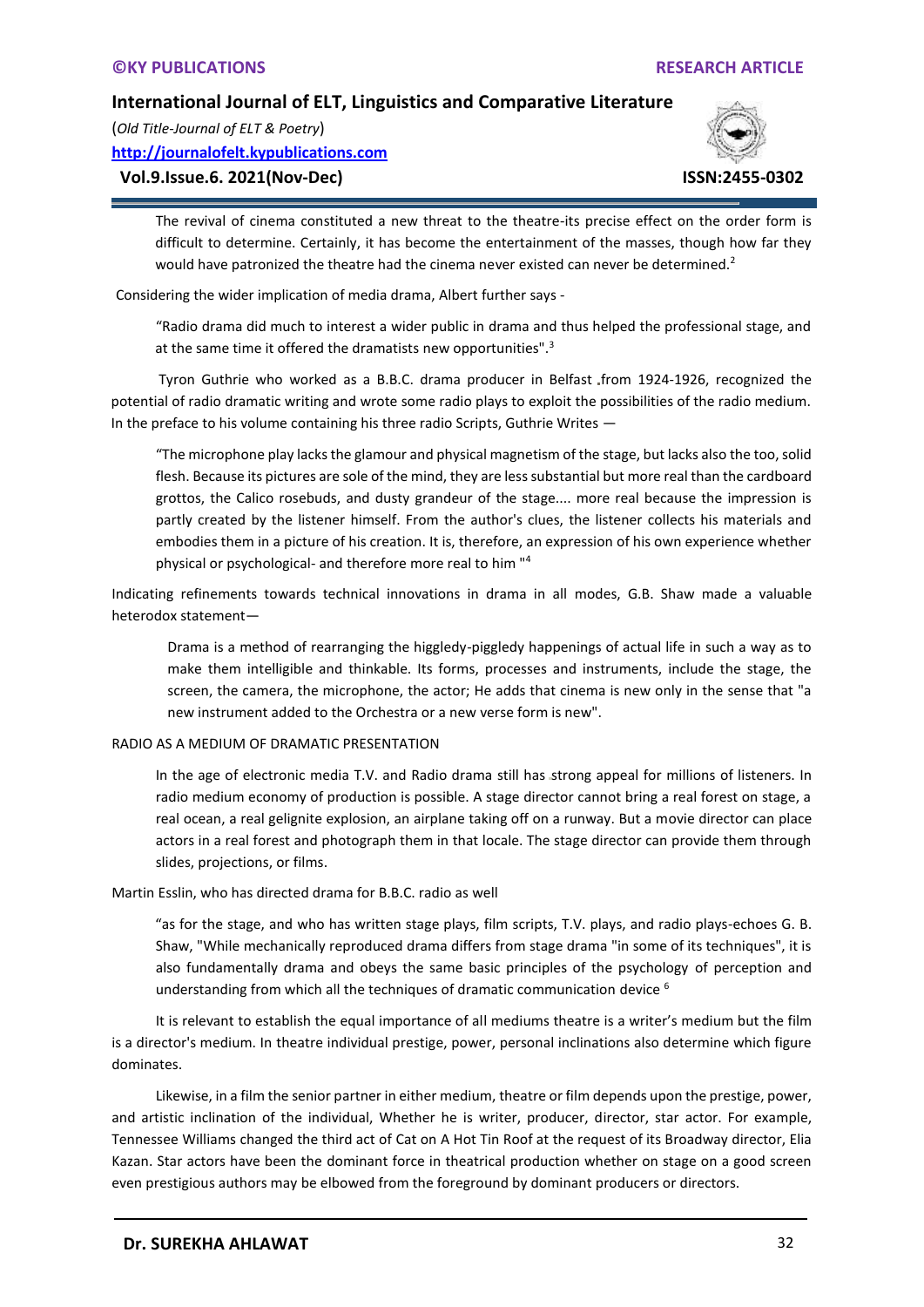(*Old Title-Journal of ELT & Poetry*) **[http://journalofelt.kypublications.com](http://journalofelt.kypublications.com/)**

## **Vol.9.Issue.6. 2021(Nov-Dec) ISSN:2455-0302**



Due to the following major three-fold functions in the electronic media radio had been popular:

- a) Radio provided a continuous stream of popular and classical novels, soap-opera-type light comedies, and thrillers.
- b) Radio had been a medium for the wider diffusion of stage drama. Apart from popular West End or Broadway success, it combined the production of the classics.
- c) The B.B.C. radio drama department applied itself to developing the new art form of radio, making the use of the medium's unique ability to dramatize the workings of the mind and to present an internal monologue, dream, and fantasy with greater immediacy and impact than the stage or screen could ever hope to achieve. British radio drama vigorously uses all the refinements of modern technology including stereophonic music and the development of monaural production which allowed to record actors in isolation and same ultra-modern studio types of equipment. It provided immense output ever large-1500 productions a year were produced in London in regional centers including Bristol, Birmingham, Cardiff, Manchester, Glasgow, and Belfast which included thirty full-time directors and more script reading sections of approximately ten readers of directors.

During the last forty years, almost every major dramatist has contributed to the substantial body of media plays like Beckett, Pinter, Arden, Mortimer, Stoppard, Peter, Nicholas, Osborne, Hopkins, David Mercer, A. E. Whitehead, and so on.

Due to the technical advances and particularly with the development of techniques like stereophony and binaural, radio drama has encouraged certain dramatic forms which cannot be transferred effectively on stage or even on the screen and can only work on radio. Sackville-West in his preface to The Rescue draws attention towards the dramatic factors which are involved in radio performance and do not figure in the category of straight drama —

"Radio is, in fact, susceptible to carrying or screen because of the extreme flexibility of the medium and its wide powers of imaginative suggestion. Even the straight 'talk' has an element. Of drama in it, conferred by the listener's focus on the personality −Of the unseen speaker, and by the shapes of the talk itself, which has to be designed to grip and hold attention from first to last'7

The method of dramatized art of storytelling which gives the impression that the speaker is simply speaking his thoughts aloud in a casual and offhand manner, which Sackville-West suggested and Cutforth employed in war reports, Ian Rodger writes about the art of storytelling in radio medium

"The radio-style of giving the impression that the narrator is only thinking aloud naturally lends itself to the presentation of other voices illustrating the theme. But it was a form which was to lend to the creation of a form of radio play which is peculiarly suited to the medium and which generally defies transference to the stage. It was not dramatically difficult to convey to the listener that the central character was thinking aloud and recalling the voices of others associated with past events in the manner employed by the radio reporter. This form may sometimes present a kind of autobiography or an oral form of the novel but it has the attraction of economics which cannot be achieved on the printed page as when, for example, the characters by their voices and accents convey within and previous history"<sup>8</sup>

Later on, the art of storytelling was adopted in monologue plays for radio. In Germany, this method was regarded as the only dramatic form peculiar to radio, in Britain, it was the basis of Hanley's Gobbet' Gielgud and Martin Esslin encouraged this form. However, no dramatic writing is free from limitations and perfect in itself. Martin Esslin establishes a striking analogy between radio and client cinema —"Both dramatic media which lack one vital element of drama; the silent film words, sounds, and music; radio the whole gamut of visual information.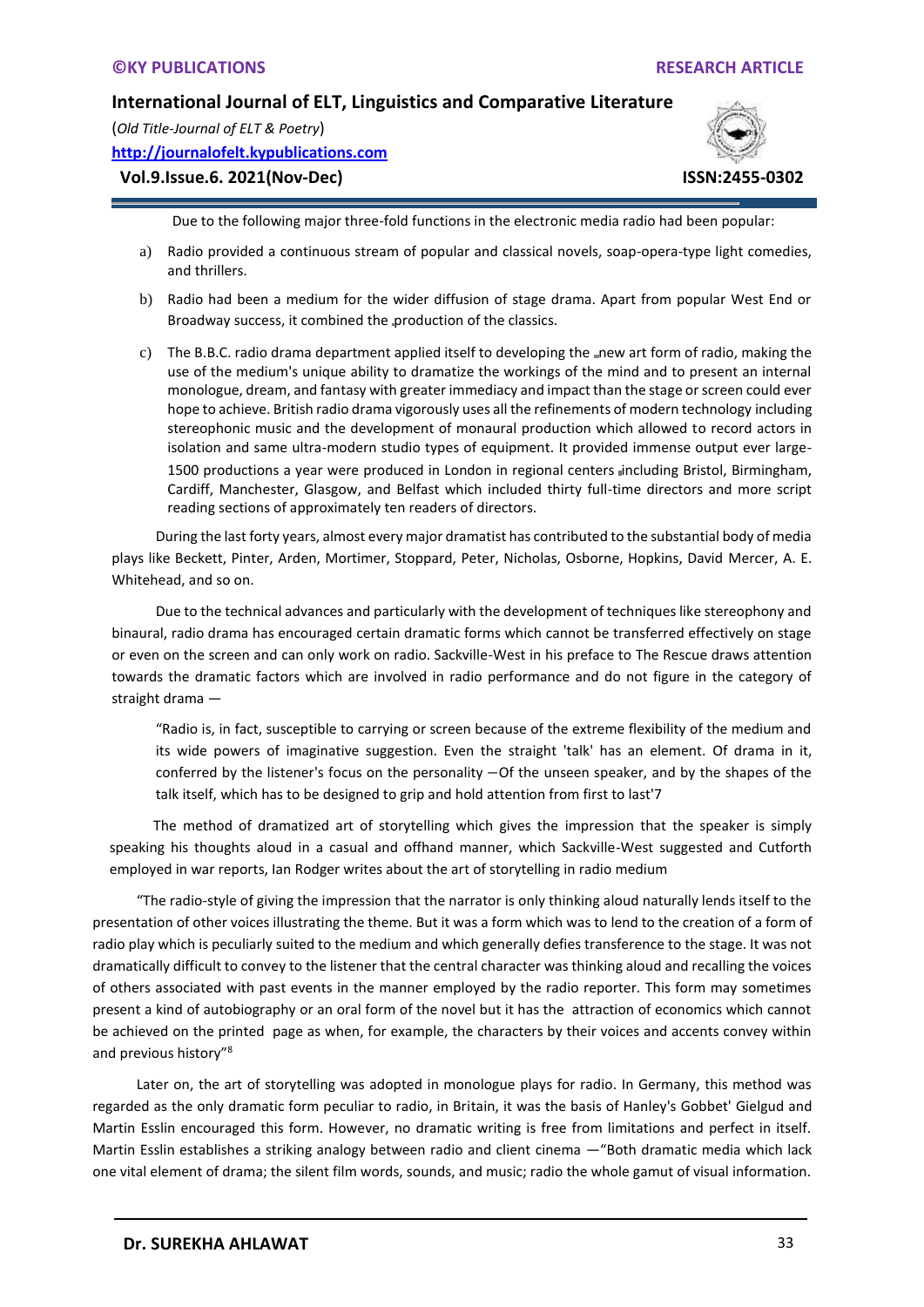(*Old Title-Journal of ELT & Poetry*) **[http://journalofelt.kypublications.com](http://journalofelt.kypublications.com/) Vol.9.Issue.6. 2021(Nov-Dec) ISSN:2455-0302**



The silent drama died when sound was introduced; should not radio drama have died when television added the visual component to broadcasting? Yet radio drama continues to flourish." <sup>9</sup>

Martin Esslin further continues," Where does the analogy between silent cinema and 'blind ' broadcasting break down? The eye certainly is as powerful an organ as the ear. Yet it is through the ear that words are primarily communicated; and words communicate concepts, thoughts, information on a more abstract level than the image of the world the eye takes in (of course words can also be visually communicated by reading, but at a further remove. Reading a play is not the same as witnessing it-----there is no immediacy, the experience is without involvement, the action; as Aristotle has it, the narrative form ----and hence all that is read----- takes place in the epic past; the drama in an eternal present.),the silent drama therefore could communicate only situations and landscapes, for motivation and information of an abstract nature it had to rely on the written word---- captions. Radio, on the other hand, can evoke the visual element by suggestion alone. The dialogue can carry the scenery and the costume within it and the human voice can powerfully suggest a human appearance. This paradoxically is because man is, above all a creature of the eye and that our minds automatically translate most Linformation we receive into visual terms: the smell of olive oil will evoke a picture of the streets of Seville; the touch of Velvet alone, the rich textures and colors of the garment; and similarly the sound of a voice will conjure up the picture of a face; the mere mention of a place name its image. No wonder, then, that Marshall McLuhan classifies radio as a visual medium, while regarding television, with its reliance on close-ups and the action of the Scanning eye, as a tactile medium. Seeing the lip movements of the characters in the silent cinema could not stimulate the audience to great feats of imaginative effort in reconstructing what the dialogue they were missing might have sounded like; in radio drama, the slightest verbal, musical, or sound hint does powerfully activate the visual imagination And as imagined pictures may be more beautiful and powerful than actual ones, the absence of the visual component in this form of drama may well be a considerable asset on the stage; battle scenes, for example, will always be less than wholly satisfactory: twenty, or even fifty, or even a hundred men, cannot evoke armies of many thousands. In radio, the mere sound of a vast crowd easily suggests these multitudes. And which producer in casting Helen of Troy, or Venus herself, can ever be certain that he will find an actress who will be regarded by each member of the audience as the final and perfect embodiment of female beauty? In radio, each listener will automatically see his ideal before his mind's eye and thus be satisfied.<sup>10</sup>

Esslin regards radio as a perfectly adequate medium for the performance of dramatic works. He establishes distinction in radio and points out its dual nature.

- 1. It is a mechanized technique for the transmission of pre-existing material like printing.
- 2. Radio is the cheapest and fastest medium of all mass media.

However, radio drama is a writer's medium as it relies on words, dialogue and has a larger scope than television. Radio drama had been a vulnerable training ground for young dramatists. The long and impressive list of writers emerging from radio into theater, television, or film includes - John Arden, Giles Cooper, Bill Naughton Alan Owen, Robert Belt, Wills Hall, Henry Tom Stoppard, Dylan Thomas, and Harold Pinter.

Radio acts as the landscape of the mind. Both in novel and drama reaction against naturalism led to an increasing subjectivity and internalization of subject matter. Proust, Joyce, and Kafka took the novel from the description of the surface of life into the inner landscape of the same; for they had discovered that it is impossible to fix an objective outline on external reality, as reality cannot but be seen through the eyes, moods and desires, dreams and imaginings, of a single specific individual. Strindberg used the dream technique in drama in The Dream Play Ghost Sonata his dreams on the stage. The surrealists Artaud and playwrights namely - Beckett, Ionesco, Adamov, Genet, Mrozek, Gombrowicz, and Havel - used concretized images of their dreams and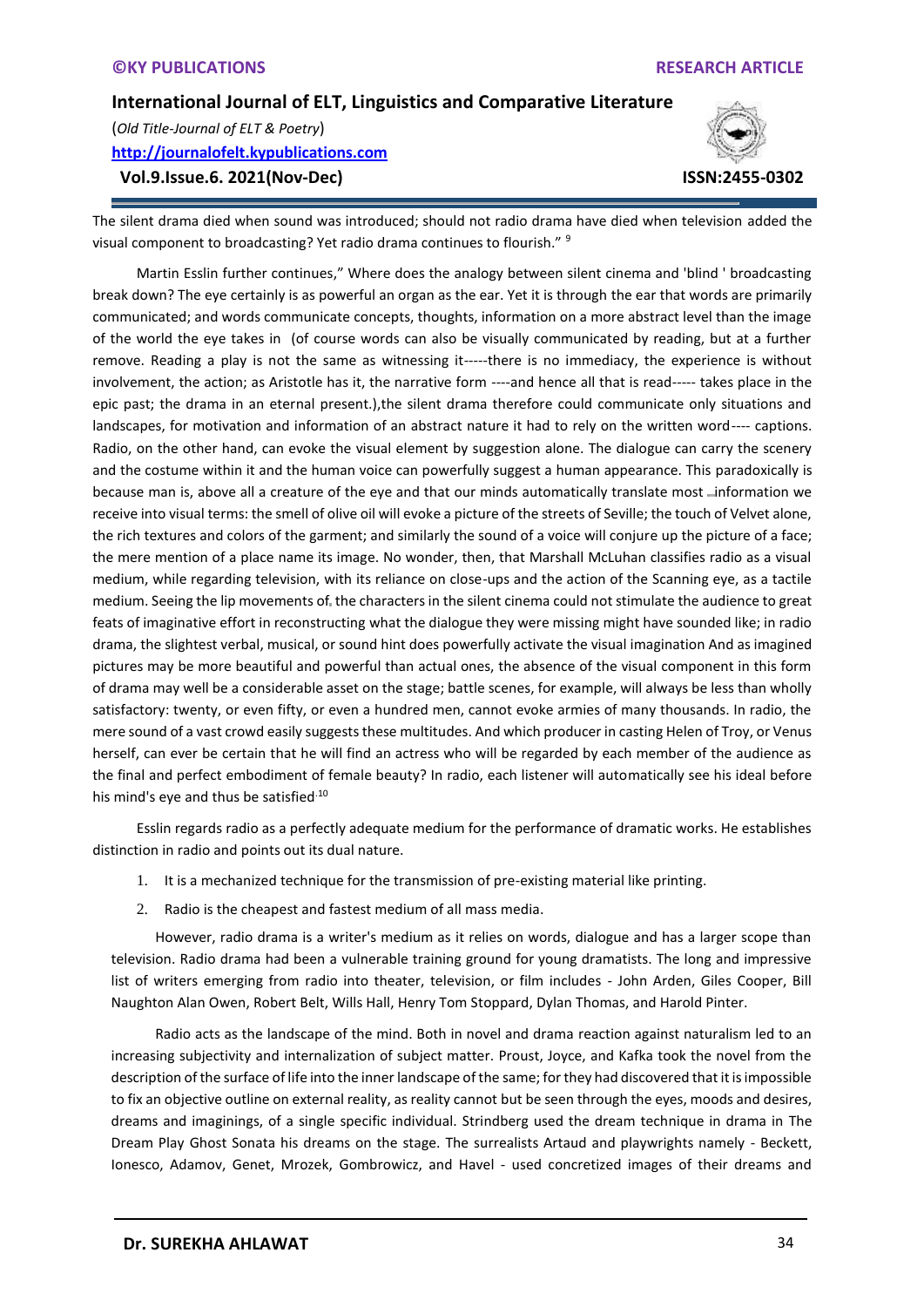(*Old Title-Journal of ELT & Poetry*) **[http://journalofelt.kypublications.com](http://journalofelt.kypublications.com/) Vol.9.Issue.6. 2021(Nov-Dec) ISSN:2455-0302**



nightmares. Thus, radio is an ideal medium of the most highly subjective poetic drama which deals, to quote the title of an experimental radio play by Frederick Brandnum, with private dreams and public nightmares.

Radio drama has incredible potential for firing people's imagination and sending their minds spiraling. It can create atmosphere and characters better than any other medium, simply, because it demands that the audience participates with its imagination and creative energies. In this regard in Theater Quarterly relevant ideas appear –

"Radio is the medium for the imagination; it requires that the audience does a lot of work; it needs the space, to use Peter Brook's phrase, to be filled in. It 'suggests' television which draws everything in particular and uncritical detail. But after ages of gold and silver, what do we have now the age of bronze, with its mixture of base metals? Is radio failing to realize its gigantic potential"? <sup>11</sup>

Producers are becoming more and more aware of technological advancements which are being made in the extension of studio techniques. Technical revolution being waged - or conducted in radio is concealing the lamentable fact that no one is going out to sell radio. Since art is a minority interest, radio at its best does exist in some art fields. Radio can imaginatively take part, in the life of people. Radio is very demanding of the listener's attention.

#### **TELEVISION AS AN ELECTRONIC MEDIA**

T.V. the electronic theater is the mass medium par excellence. Never in the whole of human history have the products hi-tech. T.V. diffuses - news, views, entertainments, information, drama, human personality been ingested in such enormous quantities by such large masses of human beings concerning the size of the audience for a single event or artistic presentation in pre mass media epochs one hundred thousand spectators for a football match. Thus T.V. presents collective consciousness, crisis, war, floods, murders, mysteries, mysterious disappearances, cranks of the past, etc. are developed further in the T.V. medium.

State of hyper-awareness such as - spelled out, of the realities of their situations: (life, birth, copulation, and death) social necessities (love, co-operation, tenderness) fears and joys, metaphysics, etc. are developed further in T.V. "one Of the questionable virtue of T.V. is that it breaks the boundaries between reality and fantasy, work and leisure, the rulers and the ruled" <sup>12</sup>

Martin Esslin speaks of the long-term effects of T.V. on people. Does its, intrinsic nature predetermine and perhaps even safeguard guidance response? He further observes-

It enables the continuous stream of thought and emotion which constitutes a human being's conscious mental processes as the most private sphere of his individuality; we might express the effect of this mass communications medium by saying twentieth-century mass switches his mind from private to public consciousness. Millions of viewers are hooked into the same stream of consciousness at a given moment.<sup>13</sup>

Another staggering aspect of T.V. is that the material of T.V. such as music hall show or football game, cricket match, etc. is available continuously in an uninterrupted flow, on taps like piped water or electricity. The communication medium can bring about the whole to every human being. The use of T.V. is an enviable whetstone for every social movement and private interest with an ax to grind.

The origin of T.V. was recruited from many other media; from the straight theater, variety theater, cinema, journalism radio (drama, news, documentary, light entertainment). In the initial stage of development of drama, filmed stage plays and emphasis of it was dialogue. Early T.V. writers were associated with theater. Most of the directors were ex-theater people.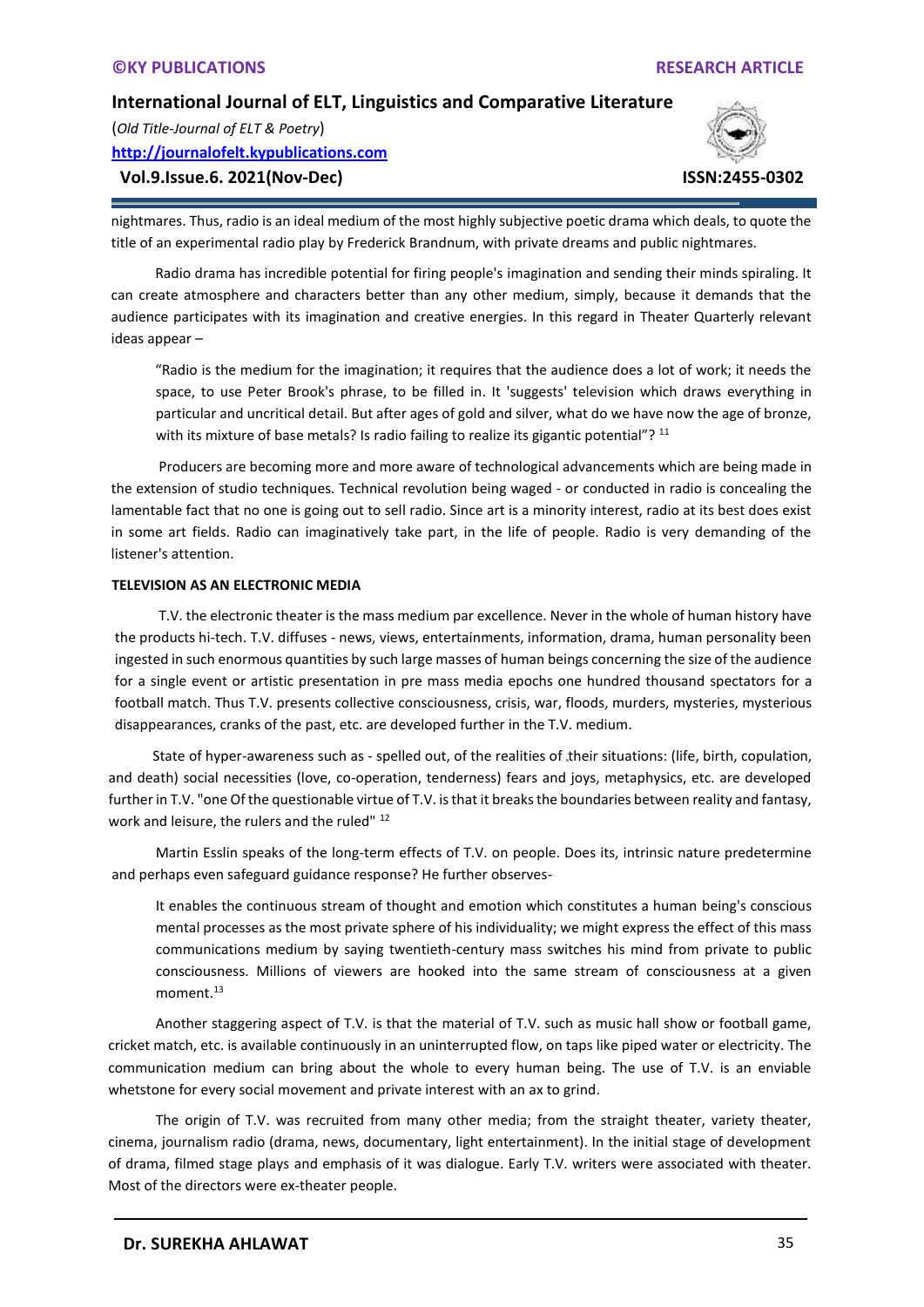(*Old Title-Journal of ELT & Poetry*) **[http://journalofelt.kypublications.com](http://journalofelt.kypublications.com/)**

#### **Vol.9.Issue.6. 2021(Nov-Dec) ISSN:2455-0302**



In T.V. medium a flight of the imagination is difficult to achieve and the free play of blind radio's dream and the fantasy world is denied in it. T.V. is more oral, verbal, and naturalistic than, visual pictorial and imaginative in its effectiveness for drama. It has been well said that the author is the sine qua non in television production, as is the director in the visual medium of the film. Peter Black has declared that T.V. is a pyramid of which the base is the writer. Like stage and radio T.V. is also the writer's medium T.V. has two assets 1- It shares with radio its qualities of intimacy and immediacy. 2- Its actors speak not to the millions but the family, group, and the solitary viewer.

T.V. drama leans hard on characterization in the naturalistic vein characterization of the individual, but not of people. It cannot manage a crowd. The natural T.V. character is at the center of the play. There are three ways of judging the success of T.V. medium by having a cursory glance in three ways.

- 1- By seeing how far existing stage plays have been adopted for T.V.
- 2- By recognizing where the new medium has satisfied the mass public taste for drama.
- 3- By attempting an early assessment of the work of those writing directly for American and British companies.

The audience's response is an important factor for good Performances in T.V. This photographic medium tends to inhibit qualities of imaginative grandeur.

In radio and T.V. earlier existing stage plays were adapted and in adapting the plays first of all discoveries were made about the nature of the medium. A large amount of T.V. plays still derives from established plays adapted for the medium. T.V. and live theater differ in dramatic space. Theater gives a real sense of space while T.V. gives an illusory sense of space. Real dramatic space is missing in T.V.

The visual emphasis of T.V. drama is neither theatrical nor cinematic. On T.V. duologue at its center can be a natural scene. Thus, there is an effective reduction of the life-size figure of the actor in long short and T.V. drama must be sardine drama. More than three characters on T.V. become visual embracement rather than a visual asset. T.V. space is photographic and T.V. time is chronological Time.

Marshall McLuhan described T.V. as a cool medium and radio as a hot medium because radio generates tension to a greater degree.

Television drama tends towards a form of a chamber play, close-ups of the characters' faces appear on the screen at the distance and on the scale of people to whom the spectator might himself be talking in an intimate context.

Television's most characteristic feature is the continuity of scenes as a never-ending stream of heterogeneous material, news, sport, documentary, game shows, and drama.

This close juxtaposition of the "real" the fictional or the Semi-fictional confronts the playwright with danger as well as challenge; the danger that his fiction will look staged or unreal next to the reality of news documentary material, the challenge that his material can be made if not, even more, real, than "reality". Therefore, British Television drama principally tends towards documentary and semi-documentary approaches. The traditional forms of drama - presented live on a stage in front of an audience- has become a tiny fraction of all the drama written, produced audience, and ingested in our time, the chief practitioners of drama in Britain are equally at home with radio, television, the cinema not the stage. Cross-fertilizing effect of radio and television writing has influenced stage drama as much as the traditions of stage drama have influenced the mechanically reproduced dramatic forms. The increased use of narration, the tendency towards fluid construction, the increased conciseness of stage drama - all are presented on the radio, T.V., and the cinema.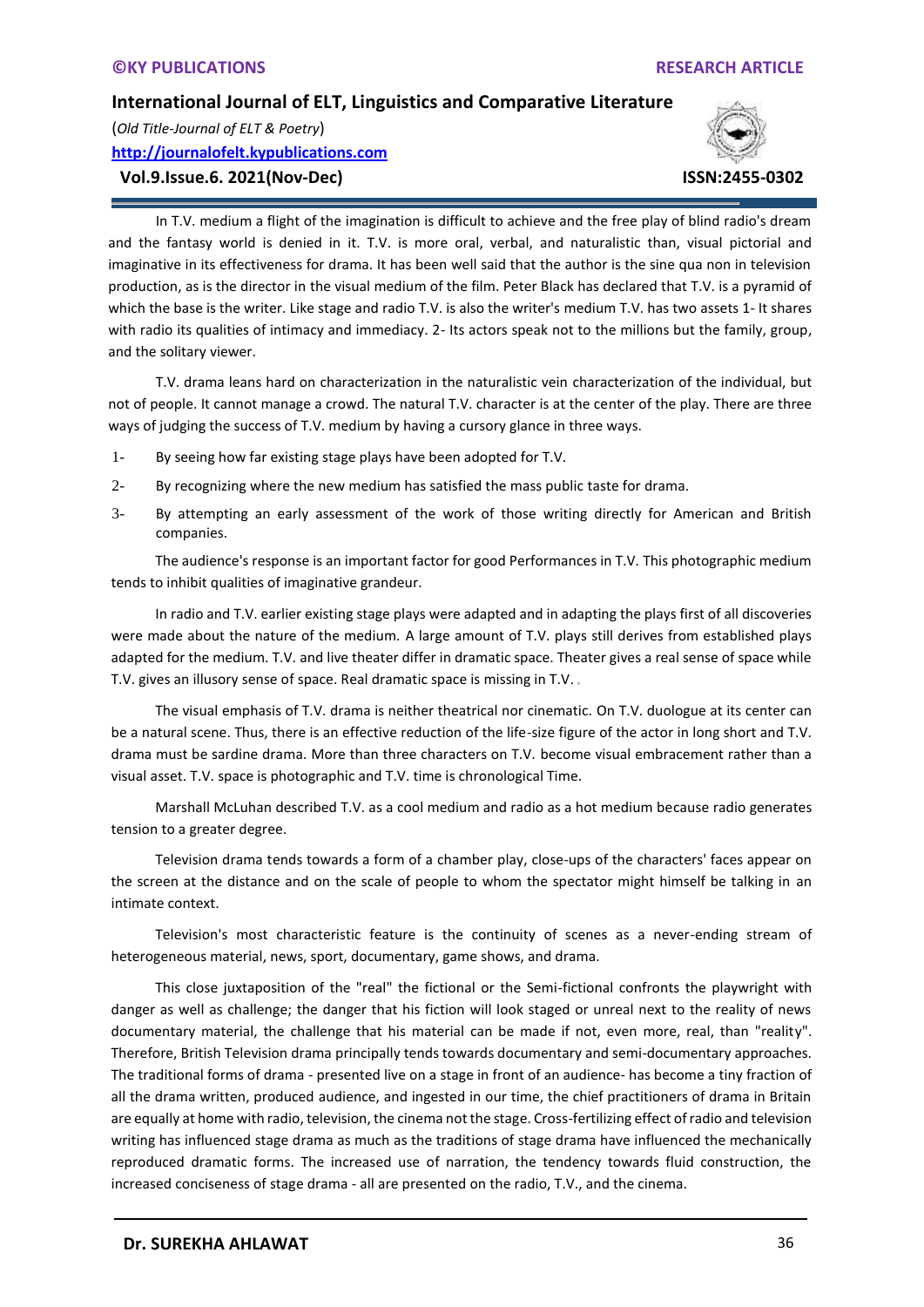(*Old Title-Journal of ELT & Poetry*) **[http://journalofelt.kypublications.com](http://journalofelt.kypublications.com/)**

### **Vol.9.Issue.6. 2021(Nov-Dec) ISSN:2455-0302**



Media drama's suggestiveness with minimum scenic resources and its immediacy in eliciting the response of an audience is one of the reasons for its popularity. Yet another reason for media popularity and the emergence of the new wave of drama after 1956 perhaps is that dramatic writing on electronic media made it easier to earn one's living by writing radio and T.V. plays rather than novels. The electronic media, powerfully established and institutionalized in Britain and motivated by a "public service" concept provide a recognized progression for the careers of Playwrights. They can first acquire professional experience in radio, and Progress from there to television, which often becomes a springboard to theater and cinema.

#### **CONCLUSION**

George Brandt considers the following advantages of media drama —

"In media drama performers are not physically present at all; they exist strictly speaking, only in the audience's mind. The performance consists of sound waves coming out of one or more speakers, or the illusion of movement and three-dimensional in film or T.V. screen. Time and space are manipulated - cut up, re-arranged, and presented selectively chronological sequence and geographical continuity can be possible. Utter freedom and T.V. can present approximation of real-time and space and thus has a good deal in common with the theater. Radio and film, however, enjoy the greatest space-time freedom, freedom recognized long ago in theory, though not always made in practice". <sup>14</sup>

In theater, the audience remains at a fixed position so far as the action is concerned, whereas in media drama the spectators have constantly shifting points of view (or hearing). The spectator's substitute, eyes and ears camera lens, and microscope - are constantly on the protocol, tracking swinging, zooming, retreating and leaping from place to place', without a real experience of three-dimensionality, media drama conjures up an. enormous sense of space.

In media drama large chunk of actuality can be incorporated as a camera and microphone can be taken outside the studio.

Radio, the 'blind man's theatre', translates all action into sound. It thereby gives the highest importance to the voice of the actor and dialogue. The dialogue-centeredness of radio drama brings it close to literature, to the theater. 'At its peak, radio drama had become a significant art form in right, attracting poets like Louis MacNeice in Britain, Archibald Macheigh in the United States, but since the early fifties, television has been eating into radio audiences. Listeners prefer to be viewers. Nevertheless, radio drama is not out of mode, even today, in the way silent movies were as soon as the optical soundtrack was introduced. It still commands millions of listeners around the world.

The theater is a place not only for artists but also for craftsmen and technicians. In media drama, the technological bias is much greater. There is the constant danger that the original concept of a film or T.V. the program will get lost in the machinery. Hence a high degree of generalship is needed to direct media drama.

Film and T. V. differ greatly in their financial and administrative structures. The film is inevitably expensive though it may be seen by millions of viewers as a matter of instant consumption with a brief impact.

Media drama is so compelling an aspect of modern life that, surprisingly, several young people want to enter this field of activity. The British Broadcasting Corporation runs several widely advertised internal training schemes. A small handful of University graduates are selected each year as General Trainees - destined for high power positions within the corporation.